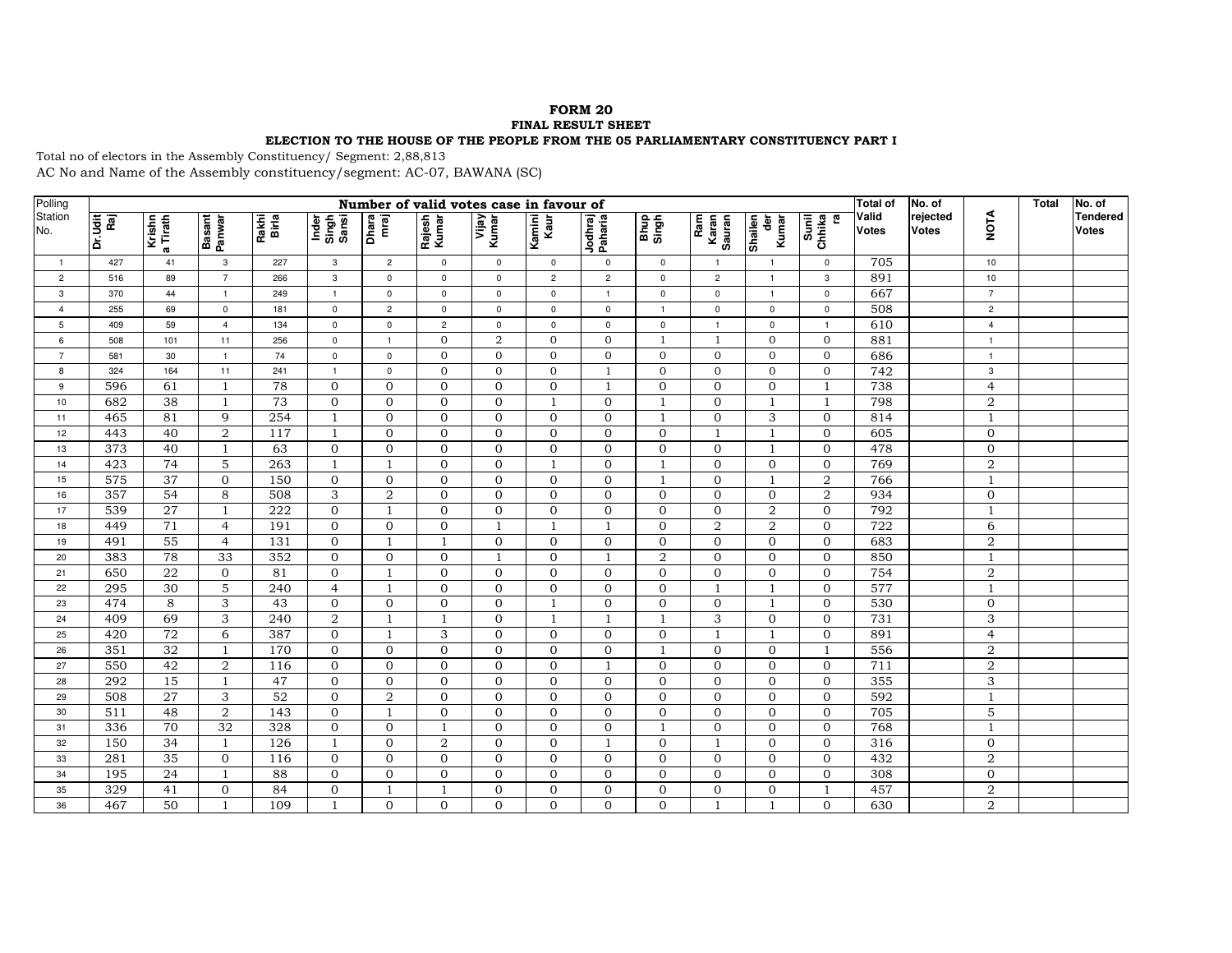| 37  | 477 | 36  | 2              | 132 | $\overline{1}$   | -1             | $\mathbf{0}$   | $\Omega$       | $\mathbf{0}$   | $\Omega$       | $\mathbf{0}$   | -1             | $\mathbf{0}$   | $\mathbf{0}$              | 650 | 4                         |  |
|-----|-----|-----|----------------|-----|------------------|----------------|----------------|----------------|----------------|----------------|----------------|----------------|----------------|---------------------------|-----|---------------------------|--|
| 38  | 363 | 68  | $\mathbf{1}$   | 342 | $\Omega$         | $\overline{1}$ | $\Omega$       | $\Omega$       | $\Omega$       | $\Omega$       | $\Omega$       | 3              | $\mathbf{1}$   | $\Omega$                  | 779 | $\overline{2}$            |  |
| 39  | 214 | 36  | $\mathbf{0}$   | 107 | $\mathbf{1}$     | $\mathbf 0$    | $\mathbf{0}$   | $\mathbf{0}$   | $\mathbf{0}$   | $\mathbf{0}$   | $\mathbf{0}$   | $\mathbf{0}$   | $\mathbf{1}$   | $\mathbf 0$               | 359 | 3                         |  |
| 40  | 426 | 74  | 5              | 188 | $\mathbf{0}$     | $\mathbf{0}$   | $\mathbf{0}$   | $\overline{0}$ | $\mathbf{0}$   | -1             | $\mathbf{0}$   | 1              | 2              | $\mathbf{0}$              | 697 | $\overline{2}$            |  |
| 41  | 280 | 10  | $\overline{0}$ | 40  | $\mathbf 0$      | $\mathbf{0}$   | $\mathbf{0}$   | $\overline{0}$ | $\mathbf{0}$   | $\mathbf{0}$   | $\mathbf{0}$   | $\overline{0}$ | $\mathbf 0$    | $\mathbf{1}$              | 331 | $\mathbf{0}$              |  |
| 42  | 399 | 59  | $\overline{7}$ | 138 | $\mathbf 0$      | $\mathbf 0$    | $\mathbf{0}$   | $\mathbf{0}$   | $\mathbf 0$    | $\mathbf{0}$   | $\mathbf{0}$   | $\mathbf{0}$   | $\mathbf 0$    | $\mathbf{0}$              | 603 | 6                         |  |
| 43  | 555 | 39  | 3              | 89  | $\Omega$         | $\Omega$       | $\Omega$       | $\Omega$       | $\Omega$       | $\overline{1}$ | $\Omega$       | $\Omega$       | $\Omega$       | 2                         | 689 | $\mathbf{1}$              |  |
| 44  | 282 | 70  | 3              | 179 | $\overline{a}$   | $\mathbf{1}$   | $\mathbf{1}$   | $\mathbf{0}$   | $\mathbf{0}$   | $\mathbf{0}$   | $\mathbf{0}$   | $\mathbf{0}$   | $\mathbf 0$    | 12                        | 550 | $\mathbf{0}$              |  |
| 45  | 487 | 82  | $\overline{2}$ | 201 | 1                | $\mathbf{0}$   | $\mathbf{0}$   | $\mathbf{0}$   | $\mathbf{0}$   | $\Omega$       | $\Omega$       | $\mathbf{1}$   | 3              | 3                         | 780 | $\overline{4}$            |  |
| 46  | 438 | 43  | $\mathbf{1}$   | 98  | $\overline{2}$   | $\mathbf 0$    | $\mathbf{0}$   | $\mathbf{0}$   | $\mathbf{0}$   | $\mathbf{1}$   | $\mathbf{0}$   | $\mathbf{0}$   | $\mathbf{1}$   | $\mathbf 0$               | 584 | 3                         |  |
| 47  | 272 | 37  | 6              | 130 | $\mathbf 0$      | $\mathbf 0$    | $\mathbf{0}$   | $\mathbf{0}$   | $\mathbf{1}$   | $\mathbf{1}$   | $\mathbf{0}$   | $\mathbf{0}$   | $\mathbf{1}$   | $\overline{a}$            | 450 | $\overline{4}$            |  |
| 48  | 382 | 31  | $\mathbf{1}$   | 88  | $\overline{1}$   | $\mathbf{O}$   | $\mathbf{O}$   | $\overline{0}$ | $\mathbf{0}$   | 2              | $\Omega$       | $\mathbf{1}$   | $\mathbf{0}$   | $\overline{1}$            | 507 | $\mathbf{0}$              |  |
| 49  | 171 | 34  | $\mathbf{1}$   | 95  | $\boldsymbol{2}$ | $\overline{4}$ | $\mathbf 0$    | $\mathbf{0}$   | $\mathbf{0}$   | $\mathbf{0}$   | $\overline{0}$ | $\mathbf{0}$   | $\mathbf{0}$   | $\overline{a}$            | 309 | $\mathbf{1}$              |  |
| 50  | 422 | 34  | $\mathbf{1}$   | 130 | $\overline{1}$   | $\overline{2}$ | $\mathbf{1}$   | $\mathbf{1}$   | $\mathbf{0}$   | $\mathbf{1}$   | $\Omega$       | $\Omega$       | $\mathbf{1}$   | 2                         | 596 | $\overline{2}$            |  |
| 51  | 368 | 81  | 13             | 203 | 3                | 3              | $\overline{0}$ | $\mathbf{1}$   | $\mathbf{0}$   | $\overline{0}$ | $\mathbf{1}$   | $\Omega$       | 2              | $\mathbf{0}$              | 675 | 5                         |  |
| 52  | 71  | 11  | $\mathbf{1}$   | 12  | $\mathbf{0}$     | $\mathbf{0}$   | $\mathbf{0}$   | $\mathbf{0}$   | $\overline{1}$ | $\mathbf{0}$   | $\mathbf{1}$   | $\mathbf{0}$   | $\mathbf{1}$   | $\mathbf{0}$              | 98  | $\mathbf{0}$              |  |
| 53  | 489 | 31  | 10             | 150 | $\mathbf{1}$     | $\overline{1}$ | $\mathbf{0}$   | $\mathbf{0}$   | $\overline{1}$ | $\overline{2}$ | $\overline{0}$ | $\mathbf{0}$   | $\mathbf{1}$   | $\mathbf{1}$              | 687 | $\mathbf 5$               |  |
| 54  | 409 | 27  | 11             | 118 | $\mathbf{1}$     | $\mathbf{0}$   | $\mathbf 0$    | $\mathbf{0}$   | $\mathbf 0$    | $\overline{2}$ | $\overline{0}$ | $\mathbf{1}$   | $\mathbf{0}$   | $\overline{0}$            | 569 | $\ensuremath{\mathsf{3}}$ |  |
| 55  | 551 | 38  | $\overline{4}$ | 151 | $\mathbf{0}$     | $\mathbf{0}$   | $\mathbf{0}$   | $\mathbf{0}$   | $\mathbf{0}$   | $\Omega$       | -1             | $\mathbf{0}$   | $\mathbf{1}$   | $\Omega$                  | 746 | 3                         |  |
| 55A | 105 | 244 | 6              | 213 | 2                | 2              | $\mathbf{0}$   | $\mathbf{1}$   | $\mathbf{1}$   | $\mathbf{0}$   | $\mathbf{1}$   | $\mathbf{1}$   | 3              | $\mathbf{0}$              | 579 | 8                         |  |
| 56  | 120 | 183 | 5              | 394 | $\mathbf{1}$     | 3              | $\mathbf{0}$   | 2              | $\mathbf{1}$   | $\overline{4}$ | 2              | $\Omega$       | 5              | $\overline{2}$            | 722 | 5                         |  |
| 57  | 83  | 115 | 5              | 263 | $\mathbf{1}$     | 3              | $\mathbf{0}$   | $\mathbf{1}$   | $\mathbf{0}$   | 1              | $\mathbf{1}$   | 3              | 2              | 3                         | 481 | 3                         |  |
| 58  | 93  | 182 | $\overline{2}$ | 378 | $\mathbf{0}$     | $\overline{4}$ | $\mathbf{1}$   | $\mathbf{1}$   | $\mathbf{0}$   | 3              | 3              | $\mathbf{1}$   | 2              | 3                         | 673 | $\overline{4}$            |  |
| 59  | 85  | 81  | $\overline{4}$ | 246 | $\mathbf 0$      | $\mathbf{1}$   | $\overline{2}$ | $\mathbf{0}$   | $\mathbf{1}$   | 2              | 2              | $\mathbf{0}$   | 3              | $\mathbf{1}$              | 428 | $\overline{7}$            |  |
| 60  | 90  | 305 | 6              | 321 | 2                | $\overline{7}$ | 2              | $\mathbf{1}$   | $\mathbf{1}$   | 3              | $\mathbf{1}$   | 3              | $\overline{4}$ | 3                         | 749 | $\overline{4}$            |  |
| 61  | 26  | 195 | 5              | 158 | $\mathbf{0}$     | 2              | $\overline{0}$ | $\mathbf{1}$   | $\Omega$       | $\overline{4}$ | $\Omega$       | $\Omega$       | $\overline{2}$ | $\mathbf{0}$              | 393 | 5                         |  |
| 62  | 57  | 121 | 1              | 172 | $\mathbf{0}$     | $\overline{2}$ | 2              | 1              | $\mathbf{0}$   | $\overline{2}$ | $\mathbf{1}$   | $\mathbf{1}$   | 2              | $\overline{2}$            | 364 | $\mathbf{1}$              |  |
| 63  | 81  | 49  | $\overline{2}$ | 160 | $\mathbf 0$      | $\mathbf{0}$   | $\mathbf{0}$   | $\overline{0}$ | $\mathbf{0}$   | 2              | $\mathbf{0}$   | $\overline{0}$ | $\mathbf{0}$   | $\overline{a}$            | 296 | $\ensuremath{\mathsf{3}}$ |  |
| 64  | 94  | 176 | 16             | 349 | $\overline{2}$   | $\overline{7}$ | $\mathbf{0}$   | $\mathbf{1}$   | $\overline{1}$ | 9              | $\mathbf{0}$   | 2              | 6              | $\overline{2}$            | 665 | 5                         |  |
| 65  | 80  | 213 | 8              | 343 | $\mathbf{0}$     | $\overline{4}$ | $\mathbf{1}$   | $\overline{2}$ | $\mathbf{1}$   | $\overline{4}$ | 2              | 2              | $\mathbf{1}$   | 3                         | 664 | 9                         |  |
| 66  | 119 | 232 | $\overline{7}$ | 426 | $\mathbf 0$      | 6              | $1\,$          | $\mathbf{1}$   | $\mathbf{1}$   | $\overline{2}$ | $\overline{0}$ | 1              | 3              | $\overline{a}$            | 801 | $\overline{4}$            |  |
| 67  | 36  | 81  | 3              | 182 | $\mathbf{0}$     | $\mathbf{0}$   | $\mathbf{0}$   | 1              | -1             | 3              | $\overline{0}$ | $\mathbf{0}$   | 3              | $\mathbf{0}$              | 310 | -1                        |  |
| 68  | 75  | 152 | 19             | 359 | $\mathbf{1}$     | $\mathbf{1}$   | $\mathbf{0}$   | 3              | $\mathbf{1}$   | $\mathbf{1}$   | 2              | $\mathbf{1}$   | 6              | $\mathbf{1}$              | 622 | $\overline{2}$            |  |
| 69  | 35  | 100 | $\overline{7}$ | 198 | 1                | $\mathbf{1}$   | $\mathbf{0}$   | 2              | 1              | $\mathbf{0}$   | $\mathbf{0}$   | 1              | $\mathbf{1}$   | $\mathbf{0}$              | 347 | $\overline{4}$            |  |
| 70  | 127 | 178 | 14             | 396 | 3                | $\Omega$       | $\mathbf{0}$   | $\mathbf{1}$   | $\mathbf{1}$   | 3              | $\overline{a}$ | 2              | $\overline{4}$ | $\overline{2}$            | 733 | $\overline{7}$            |  |
| 71  | 55  | 42  | $\overline{4}$ | 150 | $1\,$            | $\mathbf{0}$   | $1\,$          | $\mathbf{0}$   | $\mathbf{0}$   | $\overline{2}$ | $\mathbf{1}$   | $\mathbf{0}$   | $\mathbf{1}$   | $\mathbf 0$               | 257 | $\overline{1}$            |  |
| 72  | 81  | 323 | 5              | 351 | $\mathbf{1}$     | 6              | $\mathbf{1}$   | $\mathbf{0}$   | 1              | $\overline{2}$ | $\overline{a}$ | 1              | 1              | 1                         | 776 | 6                         |  |
| 73  | 68  | 62  | 13             | 161 | $\mathbf{0}$     | $\mathbf{1}$   | $\mathbf{0}$   | $\mathbf{1}$   | $\overline{2}$ | $\mathbf{0}$   | $\Omega$       | $\Omega$       | 3              | $\mathbf{0}$              | 311 | $\overline{1}$            |  |
| 74  | 123 | 95  | 6              | 241 | $\overline{4}$   | $\mathbf{0}$   | $\mathbf{0}$   | 1              | $\overline{1}$ | 1              | $\mathbf{0}$   | $\mathbf{0}$   | $\overline{1}$ | $\mathbf{0}$              | 473 | $\overline{4}$            |  |
| 75  | 186 | 154 | 10             | 326 | $\mathbf{0}$     | $\overline{2}$ | $\Omega$       | $\mathbf{1}$   | $\mathbf{1}$   | $\overline{2}$ | $\Omega$       | 3              | $\overline{5}$ | $\overline{5}$            | 695 | $\overline{7}$            |  |
| 76  | 75  | 250 | 3              | 341 | $\mathbf{1}$     | 6              | $\mathbf 0$    | $\mathbf{1}$   | $\mathbf{1}$   | 5              | $\mathbf{1}$   | $\overline{7}$ | 5              | $\mathbf 0$               | 696 | $\ensuremath{\mathsf{3}}$ |  |
| 77  | 72  | 150 | $\overline{4}$ | 288 | $\overline{a}$   | $\overline{a}$ | $\mathbf{1}$   | 1              | $\mathbf 0$    | 5              | 1              | $\overline{4}$ | 3              | $\ensuremath{\mathsf{3}}$ | 536 | 3                         |  |
| 78  | 87  | 265 | $\overline{4}$ | 377 | $\mathbf{1}$     | $\overline{4}$ | $1\,$          | 1              | $\overline{1}$ | 3              | 1              | $\mathbf{0}$   | $\mathbf{1}$   | $\,2$                     | 748 | $\overline{2}$            |  |
| 79  | 77  | 181 | $\overline{7}$ | 285 | $\overline{2}$   | 4              | $\mathbf{0}$   | $\Omega$       | 3              | $\overline{2}$ | 2              | $\overline{2}$ | 3              | 3                         | 571 | $\overline{7}$            |  |
|     | 59  | 125 | $\overline{7}$ |     | $\overline{2}$   |                |                |                |                |                |                |                | 3              | $\overline{2}$            | 465 | $\overline{2}$            |  |
| 80  |     |     |                | 263 |                  | -1             | 1              | $\mathbf{0}$   | $\mathbf{0}$   | -1             | $\mathbf{0}$   | -1             |                |                           |     |                           |  |
| 81  | 79  | 98  | 54             | 458 | $\overline{4}$   | 3              | 1              | $\mathbf{0}$   | -1             | 3              | 2              | -1             | 3              | $\overline{0}$            | 707 | 6                         |  |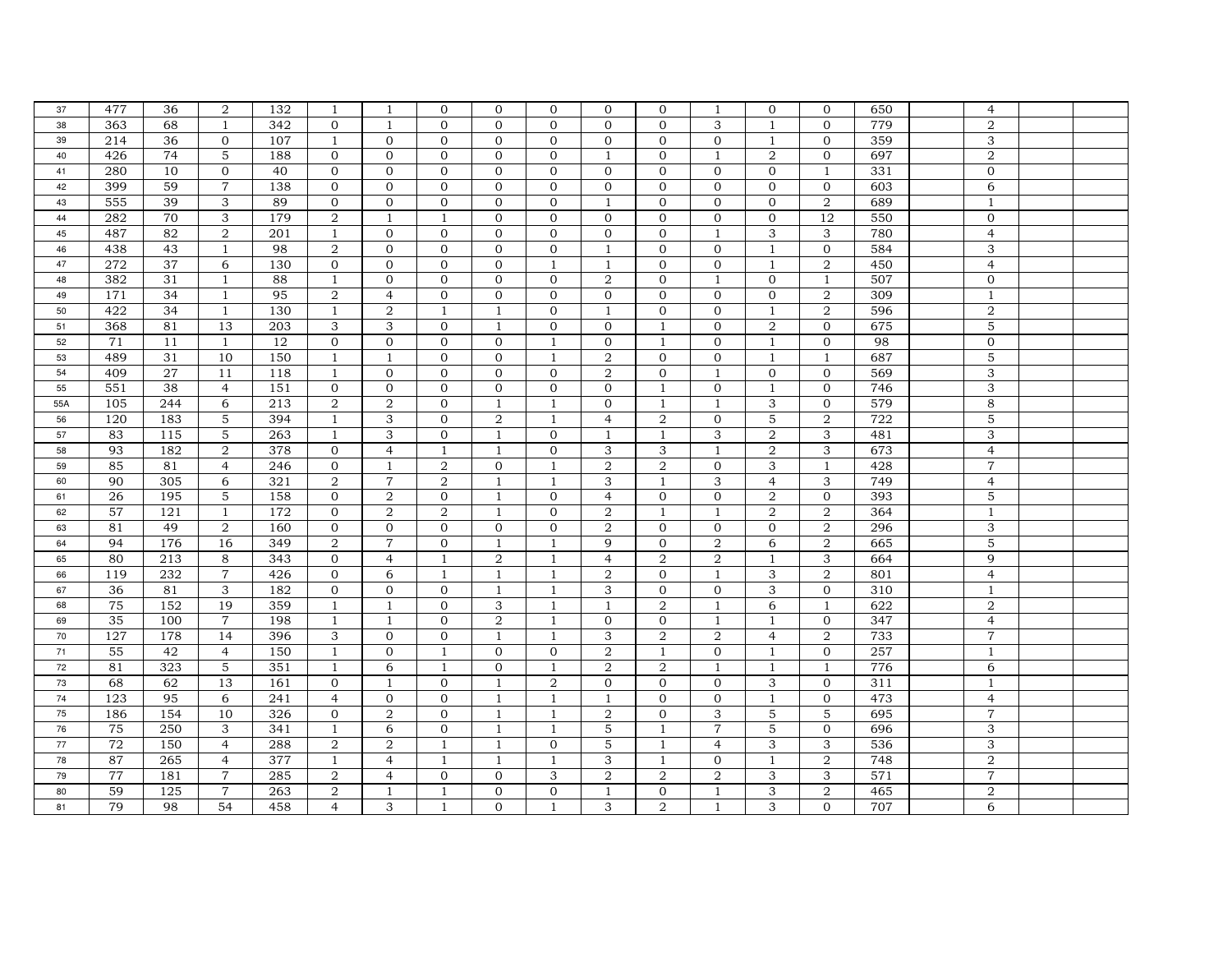| 82  | 53  | 60  | 14             | 207 | $\mathbf{0}$     | $\mathbf{0}$              | 1              | -1             | $\mathbf{0}$   | 4                | $\mathbf{0}$   | $\mathbf{0}$   | 3                         | 1                         | 344 | 3                         |  |
|-----|-----|-----|----------------|-----|------------------|---------------------------|----------------|----------------|----------------|------------------|----------------|----------------|---------------------------|---------------------------|-----|---------------------------|--|
| 83  | 156 | 128 | 49             | 617 | $\overline{2}$   | $\overline{4}$            | $\Omega$       | $\overline{4}$ | $\mathbf{1}$   | $\overline{7}$   | $\mathbf{1}$   | 3              | $\overline{7}$            | $\overline{4}$            | 983 | $\overline{4}$            |  |
| 84  | 179 | 102 | 13             | 163 | $\mathbf{1}$     | 1                         | 1              |                | $\mathbf 0$    | 3                | $\mathbf{0}$   | 2              | $\boldsymbol{2}$          | $\boldsymbol{2}$          | 470 | 6                         |  |
| 85  | 125 | 130 | 40             | 444 | $\overline{4}$   | $\mathbf{1}$              | $\mathbf{0}$   | $\mathbf{0}$   | -1             | $\overline{4}$   | $\mathbf{0}$   | 2              | 6                         | $\mathbf{0}$              | 757 | $\overline{4}$            |  |
| 86  | 472 | 8   | $\mathbf{1}$   | 53  | $\mathbf 0$      | $\mathbf{0}$              | $\mathbf{0}$   | $\mathbf{0}$   | $\mathbf 0$    | $\mathbf{0}$     | $\mathbf{0}$   | $\overline{0}$ | $\mathbf{0}$              | $\mathbf{0}$              | 534 | $\,2$                     |  |
| 87  | 169 | 52  | $\overline{7}$ | 205 | $\mathbf 0$      | $\mathbf 0$               | $\mathbf 0$    | 1              | 1              | $\mathbf{0}$     | $\mathbf{0}$   | 1              | $\overline{4}$            | $\mathbf{1}$              | 441 | 3                         |  |
| 88  | 550 | 30  | 11             | 68  | $\mathbf{O}$     | $\Omega$                  | $\Omega$       | $\Omega$       | $\Omega$       | $\Omega$         | $\Omega$       | $\Omega$       | $\Omega$                  | $\Omega$                  | 659 | $\overline{2}$            |  |
| 89  | 196 | 54  | 61             | 223 | $\mathbf 0$      | 1                         | $\mathbf{0}$   | $\mathbf{0}$   | $\mathbf{0}$   | -1               | $\mathbf{0}$   | 2              | $\mathbf{0}$              | $\mathbf{0}$              | 538 | $\sqrt{2}$                |  |
| 90  | 514 | 49  | $\overline{0}$ | 124 | 1                | $\mathbf{0}$              | $\mathbf{0}$   | $\mathbf{0}$   | $\mathbf{0}$   | $\Omega$         | $\Omega$       | $\mathbf{0}$   | $\mathbf{0}$              | $\mathbf{1}$              | 689 | $\overline{2}$            |  |
| 91  | 209 | 54  | 3              | 116 | $\mathbf 0$      | $\mathbf{0}$              | $\mathbf{0}$   | -1             | $\mathbf{0}$   | 1                | $\mathbf{0}$   | $\mathbf{0}$   | 1                         | $\mathbf 0$               | 385 | $\mathbf 0$               |  |
| 92  | 485 | 54  | 6              | 245 | $\mathbf{0}$     | $\mathbf 0$               | $\mathbf 0$    | $\mathbf{0}$   | $\mathbf{0}$   | 3                | $\mathbf{0}$   | $\mathbf{0}$   | $\mathbf{1}$              | $\mathbf{0}$              | 794 | $\overline{1}$            |  |
| 93  | 337 | 51  | 8              | 238 | $\mathbf 0$      | $\mathbf 0$               | $\mathbf 0$    | $\,2$          | $\overline{0}$ | $\overline{1}$   | $\overline{0}$ | $\mathbf{0}$   | $\mathbf{0}$              | $\mathbf 0$               | 637 | $\mathbf{1}$              |  |
| 94  | 347 | 46  | 3              | 373 | $\mathbf{0}$     | $\ensuremath{\mathsf{3}}$ | $\overline{0}$ | $\mathbf{0}$   | $\overline{1}$ | $\overline{1}$   | $\Omega$       | $\overline{2}$ | $\mathbf{0}$              | $\mathbf{1}$              | 777 | $\mathbf 5$               |  |
| 95  | 494 | 57  | $\mathbf{1}$   | 252 | $\boldsymbol{2}$ | $\mathbf{0}$              | $\mathbf{1}$   | $\overline{0}$ | $\mathbf{0}$   | -1               | $\mathbf{0}$   | $\mathbf{0}$   | 2                         | $\mathbf{0}$              | 810 | $\overline{2}$            |  |
| 96  | 242 | 43  | $\mathbf{1}$   | 151 | $\mathbf{0}$     | $\mathbf{0}$              | $\mathbf{0}$   | $\mathbf{0}$   | $\overline{1}$ | $\mathbf{0}$     | $\mathbf{0}$   | $\mathbf{1}$   | $\overline{2}$            | $\mathbf{0}$              | 441 | $\overline{2}$            |  |
| 97  | 206 | 19  | 1              | 107 | $\mathbf{O}$     | $\mathbf{0}$              | $\mathbf{0}$   | $\mathbf{0}$   | $\mathbf{0}$   | $\mathbf{0}$     | $\mathbf{0}$   | $\mathbf{0}$   | $\mathbf{1}$              | $\mathbf{0}$              | 334 | $\mathbf{0}$              |  |
| 98  | 188 | 68  | 12             | 395 | $\mathbf{1}$     | $\,2$                     | $\mathbf 0$    | 2              | $\mathbf 0$    | $\overline{2}$   | $\overline{a}$ | $\overline{a}$ | $\ensuremath{\mathsf{3}}$ | $\mathbf 0$               | 677 | $\overline{4}$            |  |
| 99  | 491 | 36  | $\overline{0}$ | 210 | $\mathbf 0$      | $\overline{4}$            | $\mathbf{0}$   | $\mathbf{0}$   | $\mathbf{0}$   | 1                | $\mathbf{1}$   | $\mathbf{0}$   | $\,2$                     | $\mathbf{0}$              | 745 | 5                         |  |
| 100 | 429 | 76  | 5              | 263 | $\overline{1}$   | $\mathbf{1}$              | $\mathbf{0}$   | $\mathbf{0}$   | $\mathbf{0}$   | $\Omega$         | $\mathbf{0}$   | $\overline{0}$ | $\mathbf{1}$              | -1                        | 777 | $\mathbf{0}$              |  |
| 101 | 532 | 56  | 6              | 209 | $\mathbf{1}$     | $\mathbf{1}$              | $\mathbf{0}$   | $\Omega$       | $\Omega$       | $\mathbf{1}$     | $\Omega$       | $\overline{2}$ | $\mathbf{0}$              | $\mathbf{0}$              | 808 | $\overline{4}$            |  |
| 102 | 270 | 37  | 15             | 310 | $\mathbf 0$      | $\mathbf{1}$              | $\mathbf{0}$   | $\mathbf{0}$   | $\mathbf{1}$   | $\Omega$         | $\Omega$       | $\Omega$       | $\mathbf{1}$              | $\mathbf{1}$              | 636 | $\mathbf{1}$              |  |
| 103 | 400 | 19  | 3              | 96  | $\mathbf 0$      | $\mathbf{0}$              | $\mathbf 0$    | $\mathbf{0}$   | $\mathbf 0$    | $\mathbf{0}$     | $\mathbf{1}$   | $\overline{0}$ | $\mathbf{0}$              | $\mathbf{1}$              | 520 | $\mathbf{1}$              |  |
| 104 | 673 | 38  | $\mathbf{1}$   | 181 | $\mathbf{1}$     | $\mathbf{0}$              | $\mathbf{0}$   | 1              | $\mathbf 0$    | $\overline{0}$   | $\overline{0}$ | $\mathbf{1}$   | $\mathbf{1}$              | $\mathbf{0}$              | 897 | $\mathbf{1}$              |  |
| 105 | 270 | 35  | 2              | 166 | $\mathbf 0$      | $\mathbf 0$               | $\mathbf 0$    | $\mathbf{0}$   | $\mathbf{1}$   | $\mathbf{0}$     | $\mathbf 0$    | $\mathbf{0}$   | $\mathbf{0}$              | $\mathbf{0}$              | 474 | $\mathbf{1}$              |  |
| 106 | 347 | 53  | 3              | 292 | $\overline{1}$   | $\mathbf{1}$              | $\Omega$       | $\Omega$       | $\Omega$       | $\overline{1}$   | $\mathbf{1}$   | 3              | 3                         | $\Omega$                  | 705 | $\overline{4}$            |  |
| 107 | 344 | 51  | 22             | 390 | $\mathbf{1}$     | $\mathbf{1}$              | $\mathbf 0$    |                | -1             | 3                | $\mathbf{1}$   |                | $\overline{2}$            | $\mathbf{O}$              | 818 | $\overline{2}$            |  |
| 108 | 228 | 58  | 14             | 325 | 1                | $\mathbf{0}$              | $\mathbf{1}$   | $\mathbf{0}$   | $\mathbf{1}$   | $\overline{2}$   | $\Omega$       | 2              | $\mathbf{1}$              | $\mathbf{1}$              | 634 | $\overline{4}$            |  |
| 109 | 383 | 43  | 10             | 103 | $\mathbf 0$      | $\mathbf 0$               | $\mathbf{O}$   | $\mathbf{0}$   | $\mathbf{0}$   | $\mathbf{0}$     | $\overline{2}$ | $\mathbf{0}$   | 1                         | $\overline{a}$            | 544 | $\mathbf{1}$              |  |
| 110 | 378 | 39  | 19             | 206 | $\mathbf 0$      | $\mathbf{0}$              | $\mathbf{0}$   | $\mathbf{0}$   | $\overline{1}$ | $\mathbf{1}$     | $\mathbf{1}$   | 2              | $\overline{2}$            | 3                         | 652 | 5                         |  |
| 111 | 105 | 11  | 12             | 90  | $\mathbf{1}$     | $\mathbf{1}$              | $\mathbf{0}$   | $\mathbf{0}$   | $\mathbf{0}$   | 2                | $\mathbf{0}$   | $\mathbf{0}$   | $\mathbf{0}$              | $\mathbf{1}$              | 223 | $\,2$                     |  |
| 112 | 452 | 31  | $\overline{4}$ | 110 | $\mathbf 0$      | $\mathbf 0$               | $\mathbf{0}$   | $\mathbf{0}$   | $\mathbf 0$    | 1                | $\mathbf{1}$   | $\mathbf{1}$   | $\mathbf{0}$              | $\ensuremath{\mathsf{3}}$ | 603 | $\mathbf 5$               |  |
| 113 | 432 | 39  | $\mathbf{1}$   | 146 | $\mathbf{0}$     | $\mathbf{0}$              | 1              | $\mathbf{0}$   | $\mathbf{0}$   | $\Omega$         | $\mathbf{0}$   | $\mathbf{0}$   | $\mathbf{0}$              | $\mathbf{0}$              | 619 | 5                         |  |
| 114 | 367 | 48  | $\mathbf{1}$   | 125 | $\mathbf{O}$     | $\mathbf{0}$              | $\mathbf{0}$   | $\mathbf{0}$   | $\overline{1}$ | $\overline{1}$   | $\mathbf{0}$   | $\mathbf{1}$   | $\mathbf{1}$              | $\mathbf{0}$              | 545 | $\overline{4}$            |  |
| 115 | 239 | 81  | 11             | 432 | $\mathbf{0}$     | 1                         | $\mathbf{0}$   | 2              | $\overline{2}$ | $\mathbf{0}$     | $\mathbf{1}$   | 2              | 5                         | 1                         | 777 | $\overline{4}$            |  |
| 116 | 147 | 109 | 2              | 206 | $\mathbf 0$      | $\mathbf{0}$              | $\mathbf{O}$   | $\mathbf{0}$   | $\mathbf{0}$   | $\boldsymbol{2}$ | $\mathbf{0}$   | $\overline{1}$ | $\mathbf{1}$              | $\mathbf{0}$              | 468 | $\ensuremath{\mathsf{3}}$ |  |
| 117 | 188 | 65  | 5              | 266 | $\mathbf{1}$     | $\,2$                     | $\mathbf{0}$   | $\mathbf{0}$   | $\mathbf{0}$   | 3                | $\mathbf{1}$   | $\mathbf{1}$   | $\boldsymbol{2}$          | $\mathbf 0$               | 534 | $\mathbf 0$               |  |
| 118 | 163 | 39  | $\overline{7}$ | 165 | 1                | $\mathbf{1}$              | $\mathbf 0$    | $\mathbf{0}$   | $\mathbf{0}$   | $\mathbf{1}$     | $\mathbf{0}$   | $\overline{0}$ | $\boldsymbol{2}$          | $\mathbf{0}$              | 379 | $\sqrt{2}$                |  |
| 119 | 307 | 56  | 15             | 303 | $\overline{2}$   | $\mathbf{1}$              | $\overline{2}$ | $\mathbf{1}$   | $\mathbf{0}$   | $\mathbf{0}$     | $\Omega$       | $\mathbf{0}$   | $\overline{4}$            | $\overline{4}$            | 695 | 5                         |  |
| 120 | 72  | 50  | 5              | 182 | $\mathbf{0}$     | $\mathbf 0$               | $\mathbf{0}$   | $\mathbf{0}$   | $\mathbf{0}$   | $\mathbf{0}$     | $\mathbf{0}$   | $\mathbf{0}$   | 6                         | $\mathbf{0}$              | 315 | $\overline{4}$            |  |
| 121 | 146 | 81  | 8              | 203 | $\mathbf{0}$     | $\mathbf{1}$              | $\mathbf{0}$   | $\mathbf{0}$   | $\Omega$       | $\overline{2}$   | $\mathbf{1}$   | $\mathbf{0}$   | $\overline{1}$            | $\mathbf{0}$              | 443 | $\mathbf{1}$              |  |
| 122 | 262 | 162 | 21             | 263 | $\mathbf{O}$     | 3                         | $\mathbf{1}$   | $\mathbf{0}$   | $\mathbf{0}$   | $\mathbf{1}$     | $\mathbf{1}$   | 3              | 3                         | $\mathbf{1}$              | 721 | $\overline{7}$            |  |
| 123 | 362 | 67  | 6              | 140 | $\boldsymbol{0}$ | $\mathbf{0}$              | $\mathbf{0}$   | $\mathbf{0}$   | $\mathbf{0}$   | $\mathbf{0}$     | $\mathbf{0}$   | $\mathbf{0}$   | $\mathbf{0}$              | $\mathbf{0}$              | 575 | $\mathbf 0$               |  |
| 124 | 269 | 27  | $\mathbf{1}$   | 56  | $\mathbf 0$      | $\mathbf 0$               | $\mathbf 0$    | $\mathbf{0}$   | $\mathbf{0}$   | $\mathbf{0}$     | $\mathbf{0}$   | $\mathbf{0}$   | $\mathbf{0}$              | $\mathbf 0$               | 353 | $\mathbf{0}$              |  |
| 125 | 495 | 46  | 8              | 132 | $\mathbf{1}$     | $\mathbf{0}$              | $\mathbf{0}$   | $\mathbf{1}$   | $\mathbf{0}$   | $\mathbf{1}$     | $\Omega$       | $\Omega$       | $\mathbf{0}$              | $\mathbf{0}$              | 684 | $\overline{4}$            |  |
| 126 | 505 | 49  | 10             | 253 | $\mathbf 0$      | $\mathbf{1}$              | $\mathbf{0}$   | -1             | $\mathbf{0}$   | -1               | $\mathbf{0}$   | -1             | $\mathbf{0}$              | $\mathbf{1}$              | 822 | 6                         |  |
| 127 | 323 | 50  | $\overline{4}$ | 175 | $\mathbf 0$      | $\overline{0}$            | $\mathbf{0}$   | $\mathbf{0}$   | $\mathbf{0}$   | $\mathbf{1}$     | $\mathbf{1}$   | $\mathbf{0}$   | $\mathbf{1}$              | $\overline{2}$            | 557 | 6                         |  |
|     |     |     |                |     |                  |                           |                |                |                |                  |                |                |                           |                           |     |                           |  |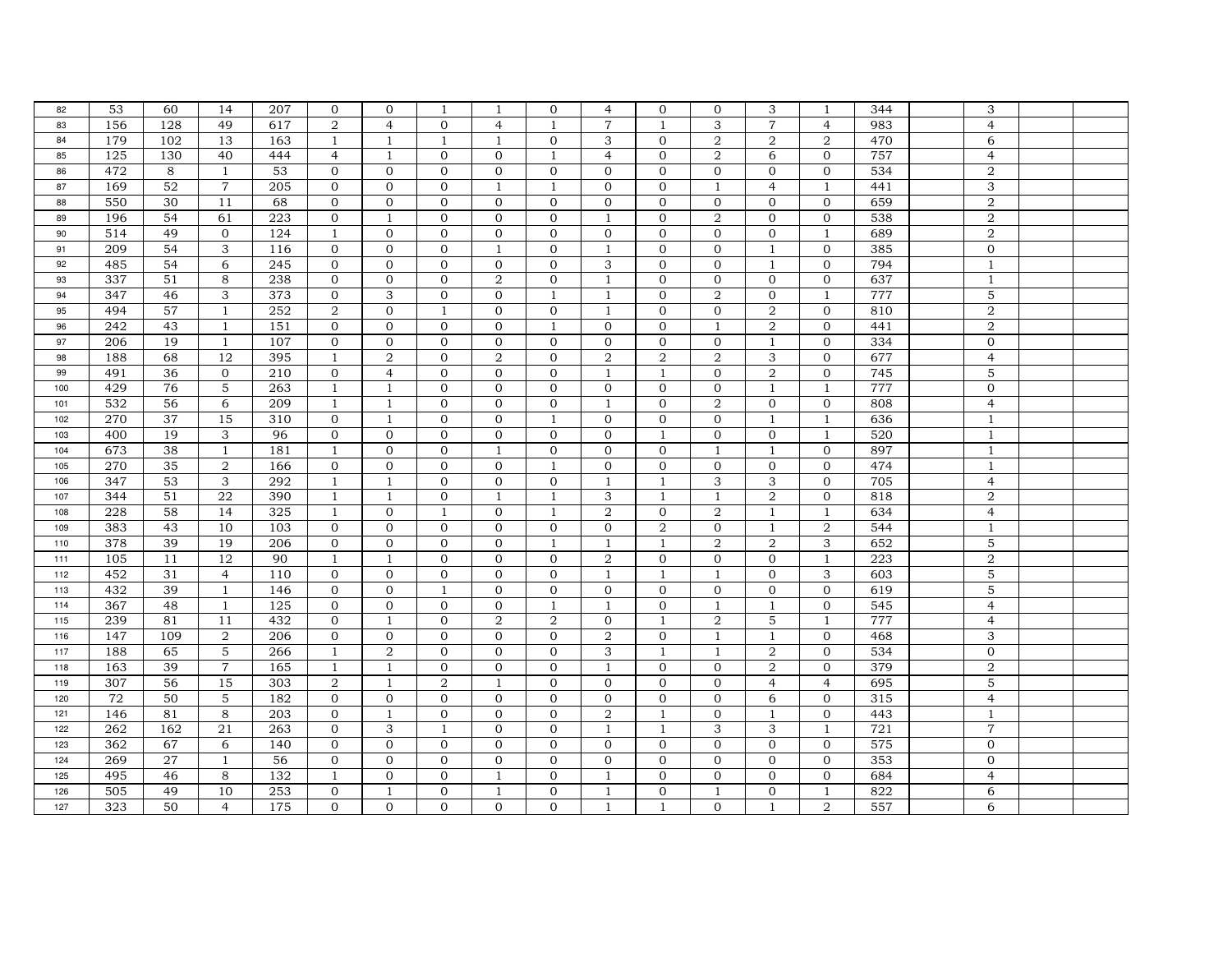| 128        | 373             | 61       | 8              | 261              | $\mathbf{0}$              | $\overline{2}$ | 1            | $\mathbf{0}$   | $\mathbf{0}$                 | $\Omega$       | 1              | $\mathbf{1}$   | $\overline{2}$            | $\overline{0}$ | 710  | $\overline{2}$                   |  |
|------------|-----------------|----------|----------------|------------------|---------------------------|----------------|--------------|----------------|------------------------------|----------------|----------------|----------------|---------------------------|----------------|------|----------------------------------|--|
| 129        | 404             | 51       | 8              | 241              | $\mathbf{0}$              | $\mathbf{1}$   | 2            | 3              | $\Omega$                     | $\Omega$       | $\mathbf{1}$   | 2              | $\Omega$                  | $\mathbf{1}$   | 714  | $\overline{7}$                   |  |
| 130        | 327             | 44       | $\overline{7}$ | 242              | $\mathbf{1}$              | $\mathbf{0}$   | $\mathbf{0}$ | $\overline{0}$ | $\mathbf{0}$                 | 1              | 3              | 2              | $\overline{2}$            | $\mathbf{0}$   | 629  | 6                                |  |
| 131        | 304             | 46       | 9              | 202              | $\mathbf{0}$              | $\mathbf{0}$   | $\mathbf{0}$ | $\mathbf{0}$   | $\mathbf{1}$                 | $\mathbf{0}$   | $\mathbf{0}$   | $\mathbf{1}$   | $\overline{2}$            | $\mathbf{1}$   | 566  | 9                                |  |
| 132        | 187             | 46       | 8              | 174              | $\overline{2}$            | $\mathbf{0}$   | $\mathbf{0}$ | $\mathbf{0}$   | $\mathbf{1}$                 | $\overline{0}$ | $\mathbf{1}$   | $\mathbf{1}$   | 3                         | $\mathbf{0}$   | 423  | $\mathbf{3}$                     |  |
| 133        | 710             | 119      | 6              | 278              | $\mathbf{0}$              | $\mathbf{0}$   | $\mathbf{0}$ | $\Omega$       | $\Omega$                     | 2              | $\Omega$       | $\Omega$       | $\overline{1}$            | $\mathbf{1}$   | 1117 | 17                               |  |
| 134        | 512             | 103      | 3              | 163              | $\mathbf{0}$              | $\mathbf{0}$   | $\mathbf{0}$ | $\Omega$       | $\Omega$                     | $\mathbf{1}$   | $\Omega$       | $\Omega$       | $\mathbf{O}$              | $\mathbf{0}$   | 782  | $\overline{7}$                   |  |
| 135        | 409             | 65       | 3              | 211              | $\mathbf{1}$              | $\mathbf{0}$   | $\mathbf{O}$ | $\mathbf{0}$   | $\overline{1}$               | $\mathbf{1}$   | $\Omega$       | 2              | 3                         | $\mathbf{0}$   | 696  | $\overline{4}$                   |  |
| 136        | 327             | 37       | $\overline{4}$ | $\overline{205}$ | $\mathbf{0}$              | $\mathbf{1}$   | $\mathbf{0}$ | 1              | 1                            | 1              | $\mathbf{1}$   | $\mathbf{1}$   | $\mathbf{1}$              | $\mathbf{0}$   | 580  | 5                                |  |
| 137        | 462             | 62       | 18             | 326              | 3                         | $\mathbf{1}$   | $\mathbf{1}$ | $\mathbf{1}$   | $\overline{1}$               | $\overline{0}$ | 2              | $\overline{0}$ | 3                         | $\mathbf{1}$   | 881  | $\ensuremath{\mathsf{3}}$        |  |
| 138        | 293             | 37       | 12             | 262              | 1                         | $\mathbf{0}$   | $\mathbf{0}$ | $\mathbf{0}$   | $\Omega$                     | $\mathbf{1}$   | $\mathbf{1}$   | $\mathbf{0}$   | $\mathbf{1}$              | 1              | 609  | $\mathbf 5$                      |  |
| 139        | 158             | 19       | $\overline{4}$ | 138              | $\mathbf{0}$              | $\mathbf{0}$   | $\mathbf{0}$ | $\Omega$       | $\Omega$                     | $\Omega$       | $\mathbf{1}$   | $\Omega$       | $\mathbf{1}$              | $\mathbf{0}$   | 321  | $\overline{1}$                   |  |
| 140        | 258             | 44       | 11             | 237              | $\overline{2}$            | $\mathbf{0}$   | $\mathbf{0}$ | $\mathbf{0}$   | $\mathbf{0}$                 | 1              | $\mathbf{0}$   | $\mathbf{0}$   | 3                         | $\mathbf{1}$   | 557  | 3                                |  |
| 141        | 332             | 51       | 14             | 262              | $\mathbf{0}$              | $\overline{4}$ | $\mathbf{0}$ | $\overline{0}$ | $\mathbf{0}$                 | 2              | $\mathbf{1}$   | 2              | $\overline{4}$            | $\overline{0}$ | 672  | $\overline{7}$                   |  |
| 142        | 346             | 37       | 3              | 244              | $\mathbf 0$               | $\mathbf{1}$   | $\mathbf{1}$ | 2              | $\overline{1}$               | 2              | $\mathbf{0}$   | $\mathbf{0}$   | 3                         | $\mathbf{0}$   | 640  | $\overline{4}$                   |  |
| 143        | 236             | 36       | $\overline{4}$ | 242              | $\mathbf{1}$              | 3              | $\mathbf 0$  | $\mathbf{0}$   | 1                            | 1              | $\mathbf{0}$   | $\mathbf{0}$   | 3                         | $\mathbf{0}$   | 527  | 5                                |  |
| 144        | 236             | 53       | 5              | 231              | $\mathbf{0}$              | $\overline{a}$ | $\mathbf{1}$ | $\Omega$       | $\Omega$                     | 2              | $\mathbf{1}$   | $\mathbf{1}$   | $\overline{2}$            | $\Omega$       | 534  | 5                                |  |
| 145        | 158             | 14       | 3              | 128              | $\mathbf{1}$              | $\mathbf{0}$   | $\mathbf{0}$ | $\mathbf{0}$   | $\mathbf{0}$                 | $\mathbf{0}$   | $\mathbf{0}$   | $\mathbf{0}$   | $\mathbf{0}$              | $\mathbf{0}$   | 304  | $\mathbf{0}$                     |  |
| 146        | 138             | 65       | $\overline{4}$ | 217              | 1                         | $\overline{0}$ | $\mathbf{1}$ | $\mathbf{1}$   | $\mathbf{0}$                 | 3              | $\mathbf{1}$   | $\mathbf{0}$   | $\mathbf{1}$              | $\overline{0}$ | 432  | $\overline{2}$                   |  |
| 147        | 364             | 84       | 8              | 304              | $\mathbf{0}$              | $\overline{4}$ | $\mathbf{1}$ | $\mathbf{0}$   | $\mathbf{0}$                 | $\mathbf{1}$   | $\overline{4}$ | 2              | $\mathbf{O}$              | 3              | 775  | $\overline{2}$                   |  |
| 148        | 288             | 81       | 14             | 290              | $\mathbf 0$               | $\mathbf{0}$   | $\mathbf{0}$ | $\mathbf{1}$   | $\overline{2}$               | $\overline{4}$ | $\mathbf{0}$   | $\mathbf{1}$   | $\overline{4}$            | $\mathbf{1}$   | 686  | $\overline{2}$                   |  |
| 149        | 255             | 64       | 20             | 264              | $\mathbf 0$               | $\overline{1}$ | $\mathbf 0$  | $\Omega$       | $\Omega$                     | $\Omega$       | $\Omega$       | 3              | $\,2$                     | $\mathbf 0$    | 609  | $\sqrt{3}$                       |  |
| 150        | 182             | 62       | $\overline{4}$ | 352              | $\overline{4}$            | $\mathbf{1}$   | $\mathbf{1}$ | $\mathbf{0}$   | $\mathbf{0}$                 | $\mathbf{0}$   | $\mathbf{0}$   | $\mathbf{1}$   | 3                         | $\mathbf{0}$   | 610  | 5                                |  |
| 151        | 163             | 71       | 6              | 342              | $\mathbf{1}$              | $\mathbf{0}$   | $\mathbf{0}$ | $\mathbf{0}$   | 3                            | $\mathbf{1}$   | 3              | 3              | $\overline{2}$            | $\mathbf{0}$   | 595  | 3                                |  |
| 152        | 144             | 39       | $\overline{4}$ | $\overline{265}$ | $\mathbf{O}$              | $\mathbf{O}$   | $\mathbf{0}$ | $\mathbf{0}$   | $\Omega$                     | $\mathbf{0}$   | $\overline{2}$ | $\mathbf{0}$   | $\overline{4}$            | $\mathbf{0}$   | 458  | $\overline{3}$                   |  |
| 153        | 342             | 32       | 5              | 377              | $\ensuremath{\mathsf{3}}$ | $\mathbf 0$    | $\mathbf 0$  | $\mathbf{O}$   | $\mathbf{0}$                 | $\mathbf{0}$   | $\overline{0}$ | 2              | $\ensuremath{\mathsf{3}}$ | $\mathbf{1}$   | 765  | $\overline{7}$                   |  |
| 154        | 384             | 87       | ${\bf 22}$     | 390              | $\mathbf{1}$              | $\mathbf{1}$   | $1\,$        | $\mathbf{0}$   | $\mathbf{0}$                 | $\mathbf{1}$   | $\mathbf{1}$   | $\mathbf{1}$   | $\overline{4}$            | $\mathbf 0$    | 893  | $\overline{7}$                   |  |
| 155        | 274             | 41       | 5              | 309              | $\mathbf{1}$              | $\mathbf{1}$   | $\mathbf{0}$ | $\mathbf{0}$   | $\mathbf{1}$                 | $\overline{4}$ | $\mathbf{1}$   | $\Omega$       | $\mathbf{0}$              | $\overline{0}$ | 637  | 3                                |  |
| 156        | 214             | 48       | 31             | 190              | 2                         | $\mathbf{0}$   | $\mathbf{0}$ | $\mathbf{0}$   | $\mathbf{1}$                 | 2              | $\Omega$       | $\mathbf{0}$   | $\mathbf{1}$              | $\mathbf{1}$   | 490  | $\mathbf{1}$                     |  |
| 157        | 316             | 56       | 43             | 254              | $\mathbf{0}$              | $\mathbf{1}$   | $\mathbf{0}$ | $\mathbf{0}$   | $\mathbf{0}$                 | $\mathbf{1}$   | $\mathbf{0}$   | $\mathbf{1}$   | $\overline{2}$            | $\mathbf 0$    | 674  | $\overline{7}$                   |  |
| 158        | 418             | 90       | 12             | 233              | $\mathbf{O}$              | $1\,$          | $\mathbf 0$  | $\mathbf{0}$   | $\mathbf{0}$                 | $\mathbf{0}$   | $\mathbf{1}$   | $\mathbf{1}$   | $\overline{1}$            | $\mathbf{1}$   | 758  | $\overline{4}$                   |  |
| 159        | 234             | 62       | 18             | 264              | $\overline{2}$            | $\mathbf{0}$   | $\mathbf 0$  | $\mathbf{0}$   | $\mathbf 0$                  | $\mathbf{0}$   | $\mathbf{0}$   | $\overline{0}$ | $\mathbf 0$               | $\mathbf{0}$   | 580  | $\overline{2}$                   |  |
| 160        | 149             | 45       | 16             | 246              | $\mathbf{1}$              | $\mathbf{1}$   | $\mathbf{1}$ | $\Omega$       | $\Omega$                     | $\mathbf{1}$   | $\mathbf{0}$   | $\mathbf{1}$   | $\mathbf{0}$              | $\mathbf{1}$   | 462  | $\mathbf{0}$                     |  |
| 161        | 184             | 86       | 44             | 220              | $\mathbf{0}$              | $\mathbf{0}$   | $\mathbf 0$  | $\mathbf{0}$   | $\Omega$                     | $\overline{2}$ | 1              | $\overline{2}$ | 3                         | $\mathbf{0}$   | 542  | 8                                |  |
| 162        | 100             | 52       | 53             | 279              | $\mathbf{1}$              | $\overline{2}$ | $\mathbf{1}$ | $\mathbf{1}$   | $\Omega$                     | $\mathbf{1}$   | $\mathbf{1}$   | 3              | 3                         | $\mathbf{1}$   | 498  | 3                                |  |
| 163        | 58              | 48       | 47             | 218              | $\mathbf{1}$              | $\,2$          | $\mathbf 0$  | $\mathbf{1}$   | $\mathbf{1}$                 | $\mathbf{1}$   | $\mathbf{1}$   | 3              | $\overline{2}$            | $\mathbf 0$    | 383  | $\mathbf{1}$                     |  |
| 164        | 109             | 54       | 60             | 230              | $\overline{2}$            | 3              | $\mathbf{0}$ | $\overline{0}$ | $\mathbf{0}$                 | $\overline{2}$ | $\mathbf{0}$   | $\overline{0}$ | $\mathbf{0}$              | $\mathbf{1}$   | 461  | $\overline{4}$                   |  |
| 165        | 65              | 87       | 40             | 327              | $\mathbf 0$               | $\mathbf{1}$   | $\mathbf{1}$ | $\mathbf{0}$   | $\mathbf{1}$                 | 5              | 1              | 2              | $\overline{7}$            | $\mathbf{1}$   | 538  | $\overline{4}$                   |  |
| 166        | 69              | 72       | 29             | 262              | $\overline{4}$            | $\mathbf{0}$   | $\mathbf{1}$ | $\mathbf{0}$   | $\overline{1}$               | $\overline{2}$ | $\mathbf{0}$   | $\mathbf{0}$   | 3                         | $\overline{2}$ | 445  | $\overline{2}$                   |  |
| 167        | 34              | 60       | 20             | 137              | $\mathbf{0}$              | $\mathbf{1}$   | $\Omega$     | $\mathbf{1}$   | $\Omega$                     | $\mathbf{1}$   | $\Omega$       | 2              | $\mathbf{0}$              | $\Omega$       | 256  | $\overline{2}$                   |  |
| 168        | $\overline{53}$ | 46       | 19             | 174              | $\mathbf{O}$              | $\overline{2}$ | $\mathbf{0}$ | $\mathbf{0}$   | $\mathbf{0}$                 | $\mathbf{1}$   | $\overline{2}$ | 3              | $\overline{2}$            | $\mathbf{0}$   | 302  | $\overline{2}$                   |  |
| 169        | 43              | 45       | 47             | 219              | $\overline{4}$            | $\mathbf{1}$   | $\mathbf{0}$ | $\mathbf{1}$   | $\mathbf{1}$                 | 3              | $\mathbf{0}$   | $\overline{0}$ | $\boldsymbol{2}$          | $\mathbf{1}$   | 367  | $\mathbf{1}$                     |  |
| 170        | 41              | 53       | 27             | 148              | $\mathbf 0$               | $\mathbf 0$    | $\mathbf 0$  | $\mathbf{0}$   | $\mathbf{0}$                 | $\mathbf{0}$   | $\mathbf{0}$   | $\mathbf{1}$   | $\mathbf{1}$              | $\mathbf{0}$   | 271  | $\overline{2}$                   |  |
| 171        | 83              | 64       | 25             | 268              | $\mathbf{1}$              | $\overline{2}$ | $\mathbf{1}$ | $\Omega$       | $\Omega$                     | $\overline{2}$ | $\overline{2}$ | 3              | $\overline{7}$            | $\mathbf{1}$   | 459  | $\overline{2}$                   |  |
|            |                 |          |                |                  |                           |                |              |                |                              |                |                |                |                           | $\mathbf{0}$   | 693  |                                  |  |
| 172<br>173 | 256             | 59<br>78 | 86             | 278              | $\overline{4}$            | $\mathbf{1}$   | 1            | $\mathbf{O}$   | $\mathbf{0}$<br>$\mathbf{1}$ | 1              | 1              | 1              | 5                         | $\overline{0}$ |      | $\overline{4}$<br>$\overline{4}$ |  |
|            | 174             |          | 93             | 250              | $\overline{2}$            | $\mathbf{1}$   | 2            | $\overline{0}$ |                              | 2              | $\mathbf{0}$   | $\overline{0}$ | 6                         |                | 609  |                                  |  |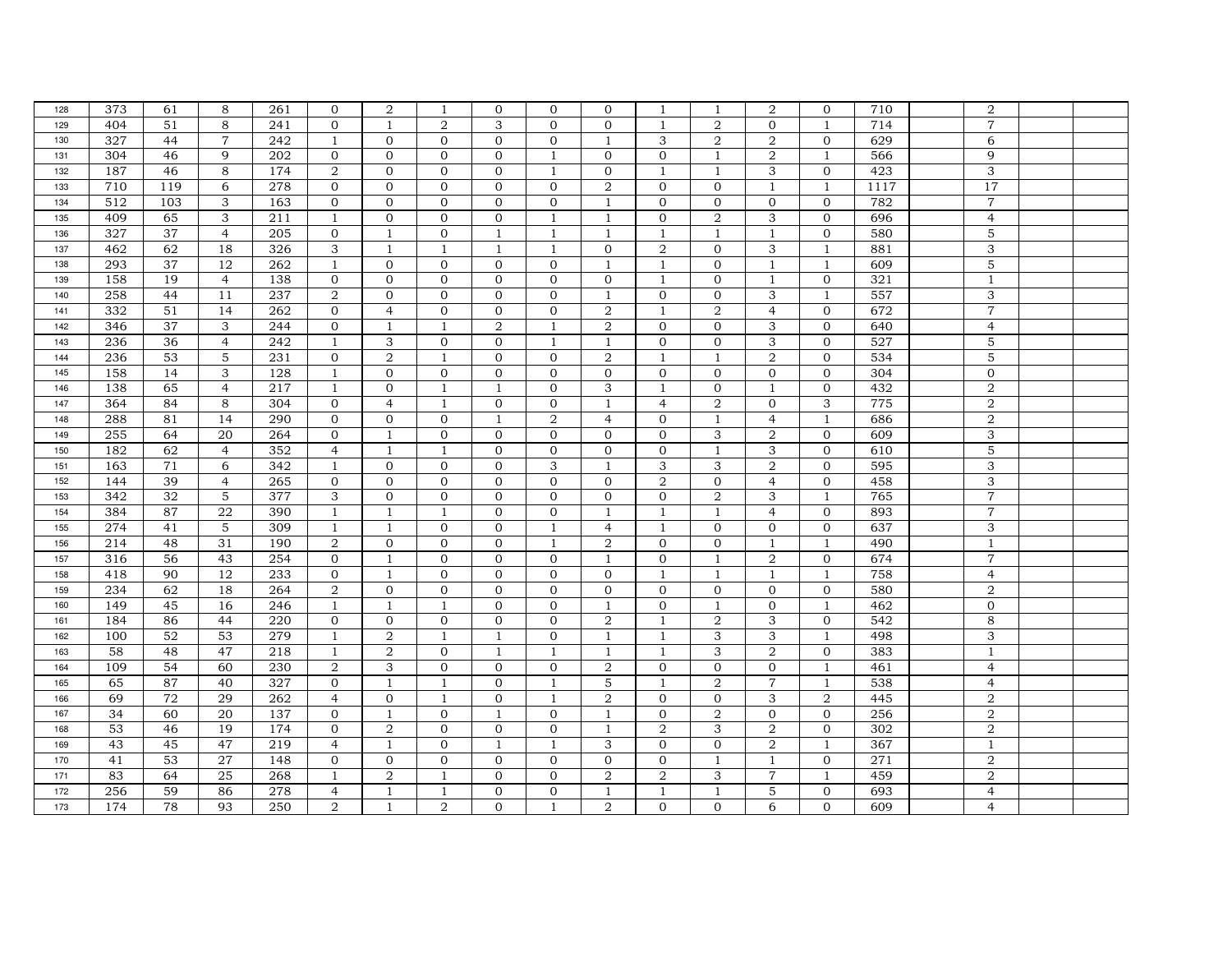| 174  | 387 | 95  | 21             | 275 | $\overline{1}$            | $\overline{1}$   | $\mathbf{0}$   | $\mathbf{0}$ | $\mathbf{0}$   | $\overline{4}$ |                | -1             | 3                | 2              | 791 | 6                         |  |
|------|-----|-----|----------------|-----|---------------------------|------------------|----------------|--------------|----------------|----------------|----------------|----------------|------------------|----------------|-----|---------------------------|--|
| 175  | 166 | 67  | 38             | 272 | 1                         | $\overline{2}$   | $\mathbf{0}$   | $\Omega$     | $\overline{1}$ | 2              | $\Omega$       | 2              | $\overline{7}$   | $\mathbf{0}$   | 558 | 5                         |  |
| 176  | 175 | 60  | 51             | 317 | $\mathbf{1}$              | $\mathbf{1}$     | $\overline{2}$ | $\mathbf{0}$ | 1              | 5              | $\mathbf{1}$   | $\overline{4}$ | $\boldsymbol{2}$ | 3              | 623 | 3                         |  |
| 177  | 211 | 64  | 54             | 362 | $\mathbf 0$               | $\overline{a}$   | $\mathbf{0}$   | 2            | $\mathbf{0}$   | 3              | 3              | $\overline{4}$ | 3                | $\mathbf{0}$   | 708 | $\overline{4}$            |  |
| 178  | 64  | 40  | 66             | 356 | $\mathbf 3$               | $\mathbf{1}$     | $\mathbf{0}$   | 1            | $\mathbf 0$    | 5              | $\overline{2}$ | $\overline{4}$ | $\mathbf 5$      | $\mathbf{1}$   | 548 | $\mathbf 0$               |  |
| 179  | 61  | 33  | 33             | 326 | $\mathbf{O}$              | $\mathbf{1}$     | $\mathbf{0}$   | $\mathbf{0}$ | $\Omega$       | $\overline{4}$ | $\Omega$       | $\mathbf{1}$   | $\overline{7}$   | $\mathbf{1}$   | 467 | $\overline{7}$            |  |
| 180  | 89  | 35  | 82             | 342 | 3                         | $\mathbf{1}$     | $\mathbf{0}$   | $\Omega$     | $\overline{1}$ | $\overline{4}$ | $\mathbf{1}$   | 3              | $\overline{4}$   | 1              | 566 | 5                         |  |
| 181  | 77  | 47  | 45             | 358 | $\overline{2}$            | $\boldsymbol{2}$ | $\mathbf{1}$   | $\mathbf{0}$ | $\mathbf{1}$   | 3              | $\mathbf{1}$   | 2              | $\overline{7}$   | 5              | 551 | 5                         |  |
| 182  | 64  | 43  | 35             | 234 | $\mathbf{1}$              | 6                | $\mathbf 0$    | -1           | 1              | 2              | $\mathbf{0}$   | $\mathbf{1}$   | 6                | 3              | 397 | 3                         |  |
| 183  | 327 | 40  | 3              | 113 | $\mathbf 0$               | $\mathbf{0}$     | $\mathbf{1}$   | $\mathbf{0}$ | $\mathbf 0$    | $\mathbf{0}$   | $\mathbf{0}$   | $\overline{0}$ | $\mathbf{1}$     | $\mathbf{0}$   | 485 | $\ensuremath{\mathsf{3}}$ |  |
| 184  | 321 | 64  | 22             | 358 | $\mathbf 0$               | $\mathbf 0$      | $\mathbf{0}$   | $\mathbf{1}$ | $\Omega$       | $\overline{2}$ | $\Omega$       | 5              | $\sqrt{2}$       | 1              | 776 | 6                         |  |
| 185  | 226 | 71  | 10             | 366 | $\overline{a}$            | $\mathbf{1}$     | $\mathbf{0}$   | $\mathbf{0}$ | $\overline{4}$ | 2              | 2              | 3              | 5                | $\mathbf{1}$   | 693 | $\overline{4}$            |  |
| 186  | 515 | 79  | $\overline{a}$ | 208 | $\mathbf{O}$              | $\mathbf{1}$     | $\mathbf{0}$   | $\mathbf{0}$ | $\mathbf{0}$   | $\overline{4}$ | 2              | $\overline{0}$ | 3                | 3              | 817 | 14                        |  |
| 187  | 464 | 35  | $\overline{4}$ | 181 | $\mathbf{0}$              | $\overline{0}$   | $\mathbf{0}$   | $\mathbf{0}$ | -1             | 3              | 1              | -1             | 2                | $\mathbf{0}$   | 692 | 6                         |  |
| 188  | 155 | 128 | 19             | 348 | $\overline{2}$            | $\mathbf 0$      | $\mathbf{1}$   | $\mathbf{0}$ | $\mathbf{0}$   | 1              | 2              | $\overline{4}$ | $\overline{4}$   | 3              | 667 | 8                         |  |
| 189  | 191 | 94  | 9              | 245 | $\mathbf 0$               | $\overline{a}$   | $\,2$          | $\mathbf{0}$ | $\mathbf{0}$   | $\overline{2}$ | $\mathbf{1}$   | $\mathbf{0}$   | $\mathbf{1}$     | $\mathbf{1}$   | 548 | $\overline{1}$            |  |
| 190  | 264 | 89  | 3              | 410 | $\mathbf{O}$              | 3                | $\mathbf{0}$   | $\mathbf{0}$ | $\overline{1}$ | $\mathbf{1}$   | $\Omega$       | $\mathbf{0}$   | $\mathbf{0}$     | $\mathbf{0}$   | 771 | $\overline{7}$            |  |
| 191  | 155 | 68  | 20             | 244 | $\mathbf{0}$              | $\mathbf{0}$     | $\mathbf{0}$   | $\mathbf{0}$ | 1              | 1              | $\mathbf{0}$   | $\mathbf{1}$   | $\,2$            | 1              | 493 | 5                         |  |
| 192  | 92  | 56  | 9              | 195 | $\mathbf{1}$              | $\mathbf{1}$     | $\mathbf{0}$   | $\mathbf{0}$ | $\mathbf{0}$   | 3              | $\mathbf{1}$   | -1             | 5                | $\overline{2}$ | 366 | $\mathbf{1}$              |  |
| 193  | 89  | 55  | 5              | 194 | $\overline{a}$            | $\mathbf{0}$     | $\mathbf{0}$   | $\mathbf{1}$ | $\mathbf{0}$   | $\mathbf{0}$   | $\mathbf{0}$   | $\mathbf{1}$   | $\overline{2}$   | $\mathbf{0}$   | 349 | $\overline{4}$            |  |
| 194  | 100 | 53  | 9              | 177 | $\sqrt{2}$                | $\boldsymbol{2}$ | $\mathbf{1}$   | $\mathbf{1}$ | $\mathbf{0}$   | 1              | $\mathbf{1}$   | 2              | $\overline{4}$   | 3              | 356 | 5                         |  |
| 195  | 76  | 57  | 28             | 283 | $\mathbf 0$               | $\mathbf 0$      | $\mathbf 0$    | $\mathbf{0}$ | $\Omega$       | 3              | $\Omega$       | 2              | 6                | $\overline{2}$ | 457 | $\overline{1}$            |  |
| 196  | 169 | 45  | 35             | 296 | $\mathbf 0$               | 1                | $\mathbf{0}$   | $\mathbf{0}$ | $\overline{1}$ | 3              | $\mathbf{1}$   | $\overline{2}$ | $\overline{7}$   | 3              | 563 | $\overline{1}$            |  |
| 196A | 330 | 39  | $\mathbf{1}$   | 135 | $\mathbf 0$               | $\mathbf{0}$     | $\mathbf{0}$   | $\mathbf{0}$ | $\mathbf{0}$   | $\Omega$       | $\mathbf{0}$   | $\overline{0}$ | $\mathbf{0}$     | $\mathbf{0}$   | 505 | 3                         |  |
| 197  | 165 | 75  | 43             | 262 | $\mathbf{1}$              | $\mathbf{1}$     | $\mathbf{O}$   | $\mathbf{0}$ | $\mathbf{1}$   | 2              | $\mathbf{1}$   | $\mathbf{O}$   | 3                | $\mathbf{1}$   | 555 | 3                         |  |
| 198  | 173 | 75  | 65             | 349 | $\mathbf 0$               | $\mathbf 0$      | $\,2$          | $\mathbf{0}$ | 1              | $\overline{7}$ | $\mathbf{0}$   | $\mathbf{0}$   | $\mathbf{0}$     | $\mathbf{1}$   | 673 | $\mathbf{1}$              |  |
| 199  | 115 | 80  | 71             | 323 | $\mathbf{1}$              | $\mathbf{1}$     | $\mathbf{0}$   | $\mathbf{0}$ | $\mathbf{1}$   | 3              | $\mathbf{0}$   | -1             | 3                | $\overline{a}$ | 601 | $\overline{1}$            |  |
| 200  | 70  | 68  | 124            | 215 | $\mathbf{1}$              | $\mathbf{0}$     | $\mathbf{0}$   | 1            | $\mathbf{0}$   | 5              | $\mathbf{1}$   | 1              | 3                | $\mathbf{0}$   | 489 | $\overline{4}$            |  |
| 201  | 187 | 43  | 43             | 207 | $\mathbf{0}$              | $\overline{2}$   | $\mathbf{0}$   | $\mathbf{0}$ | $\mathbf{0}$   | $\overline{1}$ | $\mathbf{1}$   | 3              | 5                | 3              | 495 | $\mathbf{0}$              |  |
| 202  | 140 | 46  | 37             | 265 | $\mathbf{0}$              | 3                | $\mathbf{0}$   | 2            | $\mathbf{0}$   | 3              | $\mathbf{0}$   | 2              | 9                | 3              | 510 | 8                         |  |
| 203  | 216 | 66  | 52             | 359 | $\mathbf 0$               | $\overline{4}$   | $\mathbf{1}$   | $\mathbf{1}$ | $\mathbf{0}$   | 6              | $\mathbf{1}$   | $\mathbf{1}$   | $\overline{2}$   | $\,2$          | 711 | 6                         |  |
| 204  | 143 | 71  | 73             | 251 | $\ensuremath{\mathsf{3}}$ | 6                | $\mathbf{0}$   | $\mathbf{0}$ | $\overline{2}$ | 6              | 1              | 3              | $\,8\,$          | $\mathbf{1}$   | 568 | $\ensuremath{\mathsf{3}}$ |  |
| 205  | 104 | 30  | 68             | 174 | $\overline{1}$            | $\mathbf{1}$     | $\mathbf{0}$   | $\mathbf{0}$ | $\mathbf{0}$   | $\mathbf{0}$   | $\overline{2}$ | $\Omega$       | $\overline{27}$  | $\mathbf{1}$   | 408 | $\,2$                     |  |
| 206  | 50  | 40  | 22             | 174 | $\mathbf{0}$              | $\overline{4}$   | $\mathbf{0}$   | $\mathbf{0}$ | $\mathbf{0}$   | 3              | $\mathbf{1}$   | $\mathbf{0}$   | $\overline{4}$   | 1              | 299 | $\overline{1}$            |  |
| 207  | 127 | 55  | 25             | 245 | $\mathbf{0}$              | $\mathbf{0}$     | $\mathbf{0}$   | $\mathbf{0}$ | $\mathbf{1}$   | $\Omega$       | $\Omega$       | $\Omega$       | 10               | $\overline{2}$ | 465 | $\sqrt{2}$                |  |
| 208  | 56  | 33  | 59             | 168 | $\mathbf 0$               | $\mathbf{O}$     | $\mathbf 0$    | $\mathbf{1}$ | $\overline{0}$ | $\overline{2}$ | $\mathbf{1}$   | 1              | 9                | $\mathbf 0$    | 330 | $\,2$                     |  |
| 209  | 65  | 28  | 46             | 166 | $\ensuremath{\mathsf{3}}$ | 3                | $\mathbf{0}$   | $\mathbf{0}$ | 1              | 1              | $\mathbf{1}$   | $\overline{0}$ | 23               | $\overline{2}$ | 339 | $\overline{4}$            |  |
| 210  | 99  | 32  | 65             | 281 | $\overline{4}$            | $\mathbf{1}$     | $\mathbf 0$    | $\mathbf{0}$ | $\mathbf 0$    | 8              | 2              | 1              | 9                | $\,2$          | 504 | $\mathbf{1}$              |  |
| 211  | 326 | 79  | $\mathbf{1}$   | 134 | $\mathbf{1}$              | $\mathbf{0}$     | $\mathbf{0}$   | $\mathbf{0}$ | $\mathbf{0}$   | $\mathbf{0}$   | $\mathbf{0}$   | $\mathbf{0}$   | $\mathbf{0}$     | $\mathbf{0}$   | 541 | 5                         |  |
| 212  | 421 | 60  | 8              | 143 | 1                         | $\Omega$         | $\mathbf{0}$   | $\Omega$     | $\Omega$       | $\Omega$       | $\Omega$       | $\mathbf{0}$   | $\overline{1}$   | $\mathbf{O}$   | 634 | 9                         |  |
| 213  | 498 | 77  | 6              | 132 | $\mathbf{O}$              | $\mathbf{1}$     | $\mathbf{O}$   | $\mathbf{0}$ | $\mathbf{0}$   | $\overline{2}$ | 1              | $\mathbf{0}$   | $\overline{0}$   | $\mathbf 0$    | 717 | 5                         |  |
| 214  | 156 | 18  | 2              | 94  | $\mathbf 3$               | $\mathbf{0}$     | $\mathbf{0}$   | $\mathbf{0}$ | $\mathbf 0$    | $\mathbf{1}$   | $\mathbf{0}$   | -1             | 6                | $\,2$          | 283 | $\ensuremath{\mathsf{3}}$ |  |
| 215  | 475 | 36  | 2              | 147 | $\mathbf 0$               | $\mathbf 0$      | $\mathbf 0$    | $\mathbf{0}$ | $\mathbf{0}$   | $\mathbf{0}$   | $\mathbf{0}$   | $\overline{1}$ | $\mathbf{0}$     | $\mathbf 0$    | 661 | $\overline{4}$            |  |
| 215A | 332 | 37  | $\overline{7}$ | 91  | $\overline{1}$            | $\mathbf{0}$     | $\mathbf{0}$   | $\mathbf{0}$ | $\mathbf{0}$   | $\mathbf{0}$   | $\Omega$       | $\Omega$       | $\mathbf{0}$     | $\mathbf{0}$   | 468 | 3                         |  |
| 216  | 390 | 40  | $\overline{4}$ | 124 | $\mathbf 0$               | $\mathbf{0}$     | $\mathbf{0}$   |              | $\mathbf{0}$   | $\mathbf{0}$   | $\mathbf{0}$   | $\mathbf{0}$   | $\mathbf{0}$     | $\mathbf{O}$   | 559 | 9                         |  |
| 216A | 513 | 55  | 13             | 154 | $\mathbf 0$               | $\mathbf{O}$     | $\mathbf{O}$   | $\mathbf{0}$ | $\mathbf{0}$   | $\mathbf{O}$   | $\mathbf{O}$   | $\mathbf{0}$   | $\mathbf{1}$     | $\mathbf{0}$   | 736 | 6                         |  |
|      |     |     |                |     |                           |                  |                |              |                |                |                |                |                  |                |     |                           |  |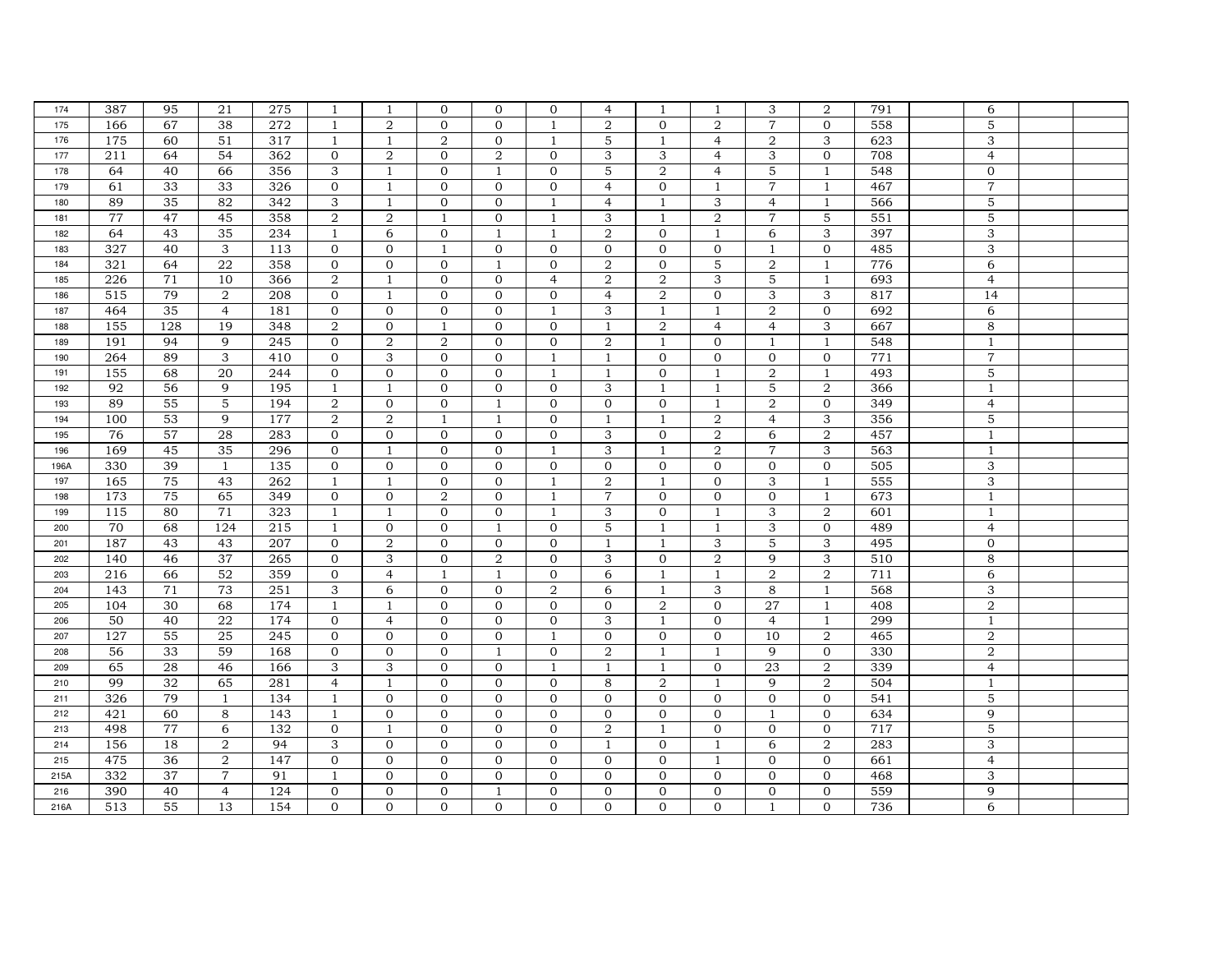| 217 | 431              | 88  | 3              | 166 | $\mathbf{0}$     | $\mathbf{1}$     | $\mathbf{0}$     | $\mathbf{0}$ | $\mathbf{0}$   | $\mathbf{0}$     | $\mathbf{0}$   | $\overline{0}$ | $\mathbf{0}$   | $\mathbf{0}$     | 689  | 9                         |  |
|-----|------------------|-----|----------------|-----|------------------|------------------|------------------|--------------|----------------|------------------|----------------|----------------|----------------|------------------|------|---------------------------|--|
| 218 | 488              | 54  | $\mathbf{1}$   | 170 | 1                | $\overline{2}$   | $\mathbf{0}$     | $\Omega$     | $\Omega$       | $\mathbf{1}$     | $\Omega$       | $\mathbf{1}$   | $\mathbf{0}$   | $\mathbf{0}$     | 718  | 3                         |  |
| 219 | 549              | 77  | $\mathbf{0}$   | 174 | $\mathbf 0$      | $\mathbf 0$      | $\mathbf 0$      | $\mathbf{0}$ | $\mathbf{0}$   | $\mathbf{0}$     | $\mathbf{0}$   | $\mathbf{0}$   | $\mathbf{1}$   | $\mathbf{0}$     | 801  | 8                         |  |
| 220 | 812              | 60  | 6              | 196 | $\mathbf 0$      | $\boldsymbol{2}$ | $\mathbf{0}$     | $\mathbf{0}$ | $\mathbf{0}$   | $\mathbf{1}$     | $\mathbf{0}$   | $\overline{0}$ | $\mathbf{0}$   | $\mathbf{0}$     | 1077 | 10                        |  |
| 221 | 622              | 54  | $\overline{a}$ | 167 | $\mathbf 0$      | $\mathbf{0}$     | $\mathbf{0}$     | $\mathbf{0}$ | $\mathbf 0$    | $\overline{0}$   | $\overline{0}$ | $\mathbf{1}$   | $\mathbf{1}$   | $\mathbf{0}$     | 847  | $\overline{4}$            |  |
| 222 | 185              | 121 | 32             | 266 | $\overline{1}$   | $\mathbf{0}$     | $\mathbf{0}$     | $\mathbf{0}$ | $\Omega$       | $\overline{1}$   | $\Omega$       | $\mathbf{1}$   | $\mathbf{1}$   | $\mathbf{1}$     | 609  | $\overline{1}$            |  |
| 223 | 166              | 106 | 33             | 344 | $\mathbf 0$      | $\mathbf{1}$     | $\mathbf{0}$     | $\mathbf{0}$ | $\mathbf{0}$   | $\mathbf{1}$     | $\mathbf{1}$   | $\overline{1}$ | $\overline{2}$ | 1                | 656  | 3                         |  |
| 224 | 216              | 64  | 18             | 377 | $\mathbf{1}$     | $\mathbf{O}$     | $\mathbf{0}$     | $\mathbf{1}$ | $\overline{2}$ | $\Omega$         | $\mathbf{1}$   | 1              | $\overline{1}$ | 1                | 683  | 5                         |  |
| 225 | 207              | 59  | 15             | 296 | $\mathbf 0$      | $\mathbf{1}$     | $\mathbf 0$      | $\mathbf{0}$ | $\mathbf{0}$   | 3                | $\mathbf{0}$   | $\mathbf{1}$   | $\mathbf{1}$   | $\mathbf{0}$     | 583  | $\overline{4}$            |  |
| 226 | 169              | 87  | 26             | 331 | $\mathbf 0$      | $\mathbf{0}$     | $\mathbf{1}$     | $\mathbf{0}$ | $\mathbf{0}$   | $\overline{4}$   | 3              | $\overline{0}$ | 6              | $\,2$            | 629  | 6                         |  |
| 227 | 146              | 33  | 0              | 165 | 1                | 1                | $\mathbf{0}$     | $\mathbf{1}$ | $\Omega$       | $\mathbf{1}$     | $\Omega$       | $\mathbf{0}$   | $\mathbf{0}$   | 1                | 349  | $\sqrt{2}$                |  |
| 228 | 238              | 70  | 16             | 350 | $\mathbf{1}$     | $\overline{2}$   | $\mathbf{0}$     | $\mathbf{0}$ | $\mathbf{0}$   | $\overline{2}$   | $\mathbf{1}$   | $\Omega$       | 3              | $\mathbf{0}$     | 683  | $\overline{4}$            |  |
| 229 | 340              | 161 | 18             | 315 | $\mathbf{1}$     | $\overline{2}$   | $\mathbf{1}$     | $\mathbf{0}$ | $\mathbf{0}$   | $\overline{1}$   | 2              | $\overline{0}$ | $\mathbf 5$    | $\mathbf{0}$     | 846  | $\overline{4}$            |  |
| 230 | 496              | 57  | 3              | 157 | $\mathbf{0}$     | $\mathbf{0}$     | $\mathbf{0}$     | $\mathbf{0}$ | $\mathbf{0}$   | $\overline{0}$   | 1              | $\mathbf{0}$   | 2              | 1                | 717  | $\overline{4}$            |  |
| 231 | 522              | 73  | $\overline{4}$ | 368 | $\overline{a}$   | $\mathbf{1}$     | $\mathbf{1}$     | $\mathbf{0}$ | $\mathbf{0}$   | 1                | $\mathbf{1}$   | $\mathbf{0}$   | $\mathbf{1}$   | $\mathbf 0$      | 974  | 5                         |  |
| 232 | 185              | 17  | $\mathbf{1}$   | 112 | $\mathbf{1}$     | $\mathbf 0$      | $\mathbf{1}$     | $\mathbf{0}$ | $\mathbf{0}$   | 1                | $\mathbf{0}$   | 1              | $\mathbf{1}$   | $\mathbf{1}$     | 321  | $\overline{4}$            |  |
| 233 | 441              | 68  | 2              | 272 | $\mathbf{1}$     | $\mathbf{0}$     | $\mathbf{0}$     | $\mathbf{0}$ | $\mathbf{0}$   | $\overline{1}$   | $\Omega$       | $\Omega$       | $\mathbf{1}$   | $\mathbf{1}$     | 787  | $\overline{4}$            |  |
| 234 | 315              | 43  | $\mathbf{1}$   | 205 | $\mathbf 0$      | $\mathbf{1}$     | $\mathbf{0}$     | $\mathbf{0}$ | $\mathbf{0}$   | -1               | $\mathbf{0}$   | $\overline{0}$ | 2              | $\mathbf{1}$     | 569  | $\mathbf{0}$              |  |
| 235 | 508              | 72  | $\overline{4}$ | 254 | $\mathbf{1}$     | $\overline{0}$   | $\mathbf{0}$     | $\mathbf{0}$ | $\mathbf{0}$   | $\mathbf{1}$     | $\mathbf{0}$   | $\mathbf{0}$   | $\mathbf{0}$   | $\mathbf{0}$     | 840  | $\overline{4}$            |  |
| 236 | 376              | 73  | $\overline{4}$ | 395 | $\mathbf{0}$     | $\mathbf{1}$     | $\mathbf{0}$     | $\mathbf{0}$ | $\mathbf{0}$   | 3                | $\mathbf{0}$   | $\mathbf{1}$   | 3              | $\mathbf{1}$     | 857  | 5                         |  |
| 237 | 271              | 22  | $\mathbf{0}$   | 182 | $\mathbf 0$      | $\mathbf 0$      | $\mathbf{0}$     | $\mathbf{1}$ | $\mathbf 0$    | 1                | $\mathbf{0}$   | $\mathbf{0}$   | $\sqrt{2}$     | $\boldsymbol{2}$ | 481  | 3                         |  |
| 238 | 286              | 42  | 3              | 197 | 3                | $\mathbf{1}$     | $\mathbf 0$      | $\mathbf{0}$ | $\mathbf{1}$   | 3                | $\Omega$       | $\mathbf{0}$   | 6              | $\mathbf{0}$     | 542  | $\overline{4}$            |  |
| 239 | 319              | 48  | $\overline{4}$ | 178 | $\mathbf 0$      | $\mathbf{0}$     | $\boldsymbol{2}$ | $\mathbf{0}$ | $\mathbf{0}$   | $\mathbf{0}$     | $\mathbf{1}$   | 1              | 1              | $\mathbf{0}$     | 554  | 3                         |  |
| 240 | 207              | 20  | $\mathbf{0}$   | 128 | $\mathbf 0$      | $\mathbf{0}$     | $\mathbf 0$      | $\mathbf{0}$ | $\mathbf{0}$   | $\overline{1}$   | $\Omega$       | -1             | 3              | $\mathbf{1}$     | 361  | $\mathbf{0}$              |  |
| 241 | 444              | 48  | 8              | 167 | $\mathbf{1}$     | $\mathbf{O}$     | $\mathbf{1}$     | $\mathbf{0}$ | $\mathbf{0}$   | 2                | $\Omega$       | $\Omega$       | $\mathbf{1}$   | $\mathbf{1}$     | 673  | $\overline{2}$            |  |
| 242 | 224              | 19  | $\overline{0}$ | 70  | $\mathbf{1}$     | $\mathbf 0$      | $\mathbf{1}$     | $\mathbf{0}$ | $\mathbf{0}$   | $\mathbf{0}$     | $\mathbf{1}$   | $\mathbf{0}$   | $\overline{1}$ | $\mathbf{0}$     | 317  | $\,2$                     |  |
| 243 | 226              | 34  | 1              | 257 | $\mathbf{1}$     | $\mathbf{O}$     | $\mathbf 0$      | -1           | $\mathbf 0$    | $\mathbf{0}$     | $\mathbf{0}$   | $\overline{0}$ | $\overline{1}$ | $\mathbf{1}$     | 522  | $\ensuremath{\mathsf{3}}$ |  |
| 244 | 287              | 27  | $\mathbf{1}$   | 144 | 1                | $\mathbf{0}$     | $\mathbf{1}$     | $\mathbf{0}$ | $\mathbf{0}$   | $\mathbf{1}$     | $\mathbf{0}$   | $\mathbf{0}$   | $\mathbf{0}$   | $\mathbf{0}$     | 462  | $\mathbf{1}$              |  |
| 245 | 344              | 27  | $\overline{2}$ | 287 | $\overline{1}$   | $\mathbf{1}$     | $\mathbf{0}$     | -1           | $\mathbf{0}$   | $\overline{1}$   | $\Omega$       | $\mathbf{0}$   | $\mathbf{0}$   | $\mathbf{1}$     | 665  | 3                         |  |
| 246 | 452              | 61  | $\mathbf{0}$   | 218 | $\mathbf{1}$     | $\mathbf{1}$     | $\mathbf{0}$     | $\mathbf{0}$ | $\mathbf{0}$   | $\mathbf{0}$     | $\mathbf{1}$   | $\mathbf{0}$   | $\overline{0}$ | $\mathbf{1}$     | 735  | $\overline{7}$            |  |
| 247 | 364              | 53  | $\mathbf{1}$   | 204 | $\mathbf{1}$     | $\mathbf 0$      | $\mathbf{1}$     | $\mathbf{0}$ | $\mathbf{1}$   | $\mathbf{O}$     | $\mathbf{0}$   | $\mathbf{1}$   | 3              | $\mathbf{1}$     | 630  | $\,2$                     |  |
| 248 | 244              | 39  | $\overline{4}$ | 183 | 1                | $\mathbf 0$      | $\mathbf{1}$     | $\mathbf{0}$ | $\mathbf 0$    | -1               | $\mathbf{1}$   | $\mathbf{0}$   | $\mathbf{0}$   | $\mathbf 0$      | 474  | $\mathbf 5$               |  |
| 249 | 196              | 41  | $\overline{4}$ | 178 | $\mathbf{0}$     | $\mathbf{0}$     | $\mathbf{0}$     | $\mathbf{0}$ | $\overline{1}$ | $\mathbf{1}$     | $\Omega$       | $\mathbf{1}$   | $\mathbf{1}$   | $\mathbf{0}$     | 423  | $\,2$                     |  |
| 250 | 368              | 47  | 6              | 346 | $\mathbf{O}$     | 1                | $\mathbf{0}$     | $\mathbf{0}$ | $\mathbf{1}$   | $\overline{2}$   | $\mathbf{0}$   | -1             | $\overline{2}$ | 1                | 775  | $\overline{4}$            |  |
| 251 | 335              | 56  | $\overline{4}$ | 213 | $\mathbf{0}$     | $\mathbf{0}$     | $\mathbf{0}$     | $\mathbf{1}$ | $\Omega$       | $\overline{1}$   | 2              | $\Omega$       | 2              | $\mathbf{1}$     | 615  | $\mathbf{1}$              |  |
| 252 | $\overline{250}$ | 60  | 5              | 304 | 3                | $\,2$            | $\mathbf 0$      | $\mathbf{1}$ | $\overline{0}$ | 3                | $\overline{2}$ | $\mathbf{0}$   | $\overline{4}$ | $\mathbf 0$      | 634  | $\overline{7}$            |  |
| 253 | 147              | 39  | 3              | 319 | $\mathbf 0$      | $\mathbf{1}$     | $\mathbf{1}$     | $\mathbf{0}$ | $\mathbf{0}$   | 1                | $\overline{0}$ | 1              | 3              | 1                | 516  | $\sqrt{2}$                |  |
| 254 | 230              | 36  | 8              | 159 | $\mathbf 0$      | $\mathbf 0$      | $\mathbf{0}$     | $\mathbf{0}$ | $\mathbf 0$    | $\mathbf 0$      | $\mathbf{0}$   | 1              | $\mathbf{0}$   | $\mathbf{0}$     | 434  | $\mathbf{1}$              |  |
| 255 | 448              | 70  | $\mathbf{0}$   | 107 | $\mathbf{O}$     | $\mathbf{0}$     | $\mathbf{0}$     | $\mathbf{0}$ | $\overline{1}$ | 3                | $\Omega$       | $\mathbf{0}$   | $\mathbf{1}$   | $\mathbf{0}$     | 630  | $\mathbf{1}$              |  |
| 256 | 461              | 37  | 2              | 129 | $\mathbf{0}$     | $\mathbf{0}$     | $\mathbf{0}$     | $\Omega$     | $\Omega$       | $\Omega$         | $\Omega$       | $\overline{1}$ | $\mathbf{0}$   | $\mathbf{O}$     | 630  | 3                         |  |
| 257 | 361              | 69  | $\overline{7}$ | 160 | $\mathbf{O}$     | $\mathbf{O}$     | $\mathbf{1}$     | $\mathbf{0}$ | 1              | $\boldsymbol{2}$ | $\Omega$       | $\mathbf{0}$   | $\mathbf{1}$   | $\mathbf{1}$     | 603  | 3                         |  |
| 258 | 344              | 39  | $\overline{a}$ | 130 | $\mathbf{1}$     | $\mathbf{1}$     | $\mathbf{0}$     | $\mathbf{0}$ | $\mathbf{1}$   | $\mathbf{1}$     | $\mathbf{0}$   | $\mathbf{1}$   | $\mathbf{0}$   | $\mathbf{0}$     | 520  | $\sqrt{2}$                |  |
| 259 | 345              | 72  | 3              | 201 | $\boldsymbol{2}$ | $\mathbf{1}$     | $\mathbf{1}$     | $\mathbf{0}$ | $\mathbf{0}$   | $\mathbf{0}$     | $\mathbf{0}$   | $\mathbf{1}$   | 3              | $\mathbf{0}$     | 629  | $\overline{4}$            |  |
| 260 | 418              | 78  | $\overline{4}$ | 134 | 3                | $\mathbf{0}$     | $\mathbf{0}$     | -1           | $\mathbf{0}$   | $\Omega$         | $\Omega$       | $\Omega$       | $\mathbf{0}$   | $\mathbf{0}$     | 638  | 8                         |  |
| 261 | 448              | 100 | 14             | 271 | 1                | $\mathbf{0}$     | $\mathbf{0}$     | -1           |                | $\mathbf{0}$     | $\mathbf{0}$   | $\mathbf{0}$   | $\mathbf{1}$   | $\mathbf{1}$     | 838  | 9                         |  |
| 262 | 121              | 120 | 8              | 305 | $\overline{4}$   | $\mathbf{1}$     | $\overline{0}$   | $\mathbf{0}$ |                |                  | $\mathbf{1}$   | $\mathbf{0}$   | $\mathbf{1}$   | $\mathbf{0}$     | 563  | $\mathbf{1}$              |  |
|     |                  |     |                |     |                  |                  |                  |              |                |                  |                |                |                |                  |      |                           |  |